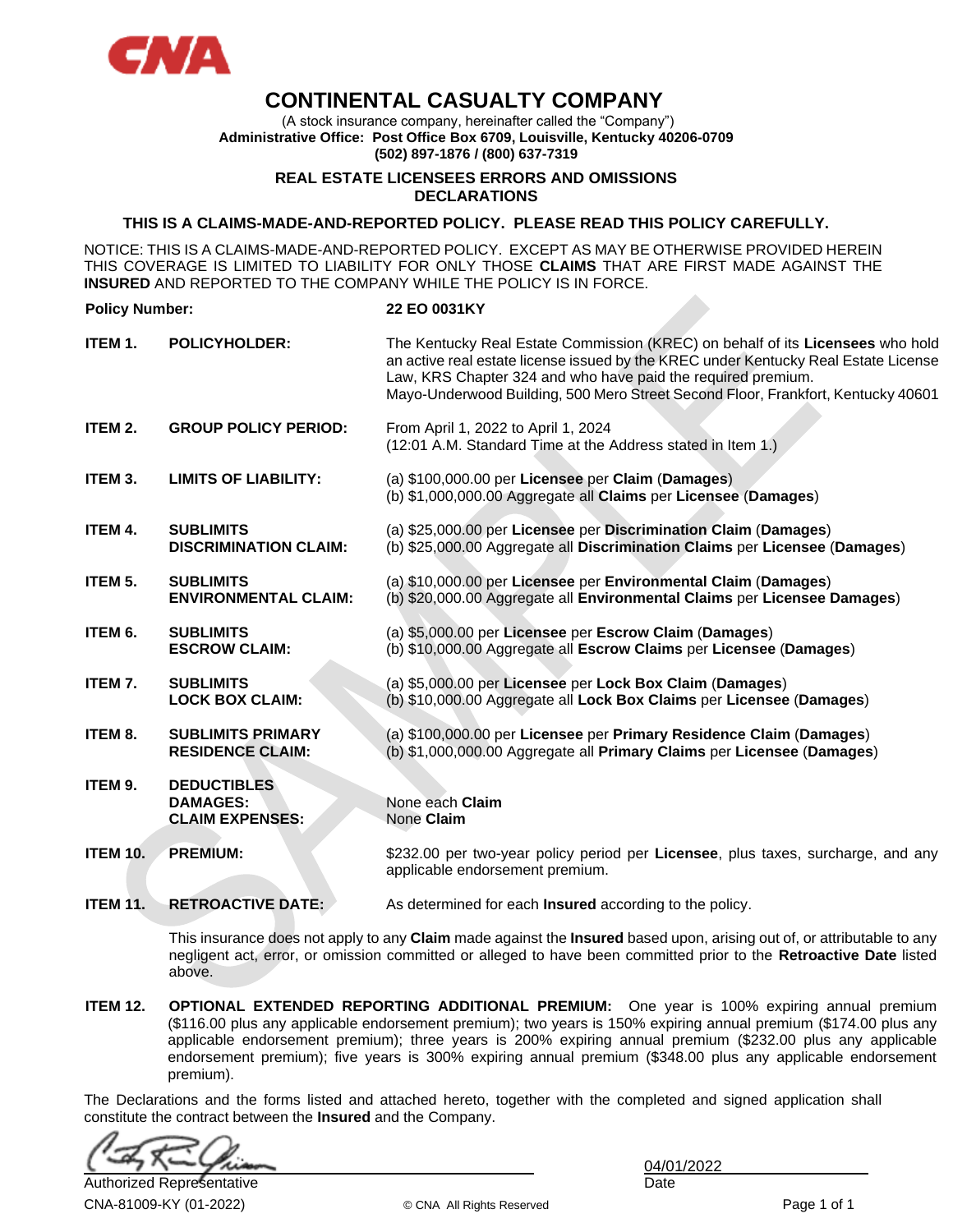

# **REAL ESTATE LICENSEES ERRORS AND OMISSIONS POLICY**

# **NOTICE**

THIS INSURANCE IS WRITTEN ON A CLAIMS-MADE-AND-REPORTED BASIS. EXCEPT TO SUCH EXTENT AS MAY OTHERWISE BE PROVIDED HEREIN, COVERAGE UNDER THIS MASTER POLICY IS LIMITED TO LIABILITY ONLY FOR THOSE **CLAIMS** THAT ARE FIRST MADE AGAINST THE **INSURED** AND REPORTED TO THE COMPANY DURING THE **INDIVIDUAL POLICY PERIOD** OR ANY APPLICABLE EXTENDED REPORTING PERIOD. NO COVERAGE EXISTS FOR **CLAIMS** FIRST MADE AGAINST THE **INSURED** BEFORE THE BEGINNING OR AFTER THE END OF THE **INDIVIDUAL POLICY PERIOD**. PLEASE REVIEW THIS MASTER POLICY CAREFULLY AND DISCUSS THIS COVERAGE WITH YOUR INSURANCE AGENT OR BROKER.

#### **INSURING AGREEMENT**

#### **I. COVERAGE**

The Company will pay on behalf of the **Insured Damages** in excess of the **Damages** Deductible that the **Insured** becomes legally obligated to pay as a result or by reason of a **Claim**, so long as the **Claim** is first made against the **Insured** during the **Individual Policy Period** and reported to the Company in writing during the **Individual Policy Period**, unless an Extended Reporting Period applies, provided that:

- A. the negligent act, error, or omission giving rise to the **Claim** was committed or alleged to have been committed after the **Retroactive Date** and
- B. prior to the inception date of the **Individual Policy Period**, no **Insured** had a basis to believe that any such negligent act, error, or omission or **Related Negligent Act, Error, or Omission** might reasonably be expected to be the basis of a **Claim** against the **Insured**.

The Company has the right and duty to defend the **Insured** against any **Claim** seeking **Damages** covered by this policy until the applicable Limits of Liability or Sublimits of Liability are exhausted. The Company has the right to select counsel; investigate the circumstances of the **Claim**; and pay judgments, settlements, and **Claim Expenses** as the Company deems necessary. In the event a **Claim** is subject to arbitration or mediation, the Company is entitled to exercise all of the **Insured's** rights in the choice of arbitrators or mediators and in the conduct of any arbitration or mediation proceeding. The Company has no duty to defend any **Claim** not covered by this policy.

The Company will not settle any **Claim** without the consent of the **Insured**, which consent shall not be unreasonably withheld. If the Company recommends a settlement to the **Insured** which is agreeable to the claimant and the **Insured** does not agree to settle, the Company's applicable Limits of Liability or Sublimits of Liability are reduced to the total amount for which the **Claim** could have been settled. The maximum amount the Company will pay in the event of any later settlement or judgment is the amount for which the **Claim** could have been settled plus the amount of **Claim Expenses** incurred up to the time the Company made the recommendation, less any applicable deductible.

# **II. LIMITS OF LIABILITY**

The Declarations sets forth the Company's Limits of Liability and Sublimits of Liability for the **Licensee**. The Limits of Liability and Sublimits of Liability are in excess of the **Damages** Deductible. All other persons or organizations included under the definition of **Insured** share such Limits of Liability and Sublimits of Liability with the **Licensee**. The Limits of Liability and Sublimits of Liability apply regardless of the number of **Claims** made or the number of persons or organizations making **Claims** against the **Insured**. If **Related Claims**  are subsequently made against any **Insured** and timely reported to the Company during this group policy or any renewal of this group policy, all such **Related Claims**, whenever made, shall be considered a single **Claim** first made within the **Annual Policy Term** in which the earliest of the **Related Claims** was first made. The amount paid for a **Claim** by the Company on behalf of all **Insureds** under each **Licensee's** coverage shall be prorated in relationship to the amount awarded against each such **Insured**, but in no event shall the amount paid by the Company for all **Insureds** under each **Licensee's** coverage exceed the applicable per **Licensee** Limits of Liability or Sublimits of Liability shown on the Declarations.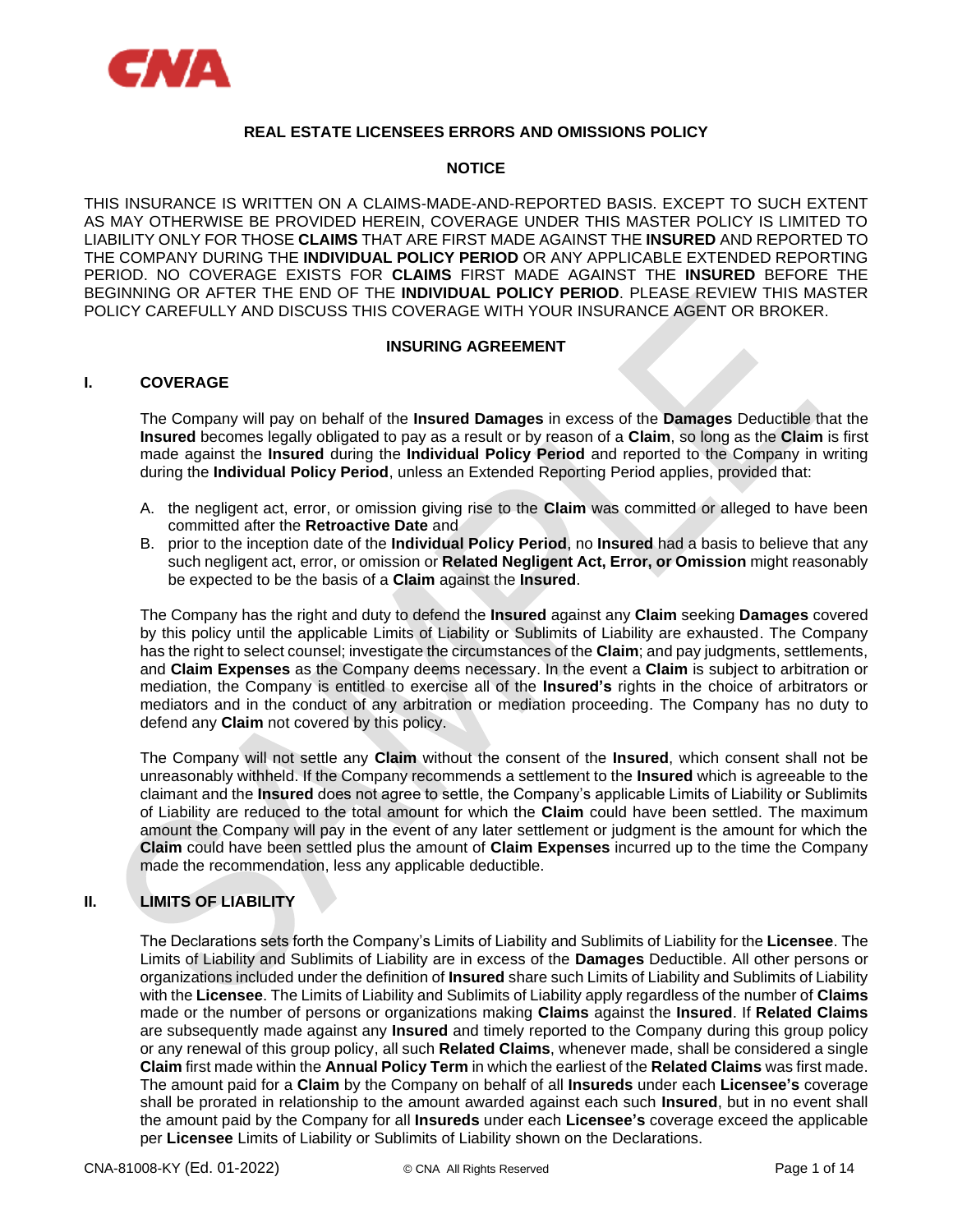

- A. Subject to the paragraphs below, the Company's Limits of Liability for **Damages** for each **Claim** shall not exceed the per **Claim** Limit stated in the Declarations.
- B. The Company's Limit of Liability for **Damages** for all **Claims** per **Licensee** shall not exceed the Aggregate Limit stated in the Declarations. The Aggregate Limit applies separately to each consecutive **Annual Policy Term**. Any Extended Reporting Period will be deemed part of the last preceding **Annual Policy Term** for purposes of determining the Limits of Liability.
- C. The Company's Sublimit of Liability for **Damages** for each **Discrimination Claim** per **Licensee** shall not exceed the per **Discrimination Claim** Sublimit stated in the Declarations. The Company's Sublimit of Liability for **Damages** for all **Discrimination Claims** per **Licensee** for each **Annual Policy Term** shall not exceed the Aggregate **Discrimination Claim** Sublimit set forth in the Declarations. **Damages** paid within the **Discrimination Claim** Sublimits of Liability are included within, and not in addition to, the per **Claim** Limit of Liability and the Aggregate Limit of Liability under Item 3 of the Declarations.
- D. The Company's Sublimit of Liability for **Damages** for each **Environmental Claim** per **Licensee** shall not exceed the per **Environmental Claim** Sublimit stated in the Declarations. The Company's Sublimit of Liability for **Damages** for all **Environmental Claims** per **Licensee** for each **Annual Policy Term** shall not exceed the Aggregate **Environmental Claim** Sublimit set forth in the Declarations. **Damages** paid within the **Environmental Claim** Sublimits of Liability are included within, and not in addition to, the per **Claim** Limit of Liability and the Aggregate Limit of Liability under Item 3 of the Declarations.
- E. The Company's Sublimit of Liability for **Damages** for each **Escrow Claim** per **Licensee** shall not exceed the per **Escrow Claim** Sublimit stated in the Declarations. The Company's Sublimit of Liability for **Damages**  for all **Escrow Claims** for each **Annual Policy Term** per **Licensee** shall not exceed the Aggregate **Escrow Claim** Sublimit set forth in the Declarations. **Damages** paid within the **Escrow Claim** Sublimits of Liability are included within, and not in addition to, the per **Claim** Limit of Liability and the Aggregate Limit of Liability under Item 3 of the Declarations.
- F. The Company's Sublimit of Liability for **Damages** for each **Lock Box Claim** per **Licensee** shall not exceed the per **Lock Box Claim** Sublimit stated in the Declarations. The Company's Sublimit of Liability for **Damages** for all **Lock Box Claims** for each **Annual Policy Term** per **Licensee** shall not exceed the Aggregate **Lock Box Claim** Sublimit set forth in the Declarations. **Damages** paid within the **Lock Box Claim** Sublimits of Liability are included within, and not in addition to, the per **Claim** Limit of Liability and the Aggregate Limit of Liability under Item 3 of the Declarations.
- G. The Company's Sublimit of Liability for **Damages** for each **Primary Residence Claim** per **Licensee** shall not exceed the per **Primary Residence Claim** Sublimit stated in the Declarations. The Company's Sublimit of Liability for **Damages** for all **Primary Residence Claims** for each **Annual Policy Term** per **Licensee**  shall not exceed the Aggregate **Primary Residence Claim** Sublimit set forth in the Declarations. **Damages** paid within the **Primary Residence Claim** Sublimits of Liability are included within, and not in addition to, the per **Claim** Limit of Liability and the Aggregate Limit of Liability under Item 3 of the Declarations.
- H. In addition to the applicable Limits of Liability or Sublimits of Liability, the Company will pay **Claim Expenses** in connection with covered **Claims**. **Claim Expenses** are in addition to the Limits of Liability or Sublimits of Liability and are excess of the **Claim Expenses** Deductible.. The Company's payment of the applicable Limits of Liability or Sublimits of Liability ends the Company's duties to defend, pay **Damages**, and pay **Claim Expenses**.
- I. Limits of Liability and Sublimits of Liability are not renewed or increased by virtue of the operation of the Automatic or Optional Extended Reporting Period.

# **III. DEDUCTIBLES**

The **Insured** shall pay the **Damages** Deductible and the **Claim Expenses** Deductible, as stated in the Declarations, for each **Claim**. However, no **Claims Expenses or Damages** Deductible applies with respect to any **Lock Box Claim**.

The **Damages** Deductible shall apply to the payment of **Damages**. The Company's obligation to pay **Damages** begins only after the **Insured** has paid the **Damages** Deductible. The **Claim Expenses** Deductible shall apply to the payment of **Claim Expenses**. The Company is obligated to pay **Claim Expenses** in excess of the **Claim Expenses** Deductible. The Company may pay any part or all of the **Damages** Deductible or **Claim Expenses** Deductible to settle, defend, or investigate a **Claim**. In such case, the **Insured** must promptly reimburse the Company any amount of the **Damages** Deductible or **Claim Expenses** Deductible paid by the Company. In the event the **Insured** does not reimburse the Company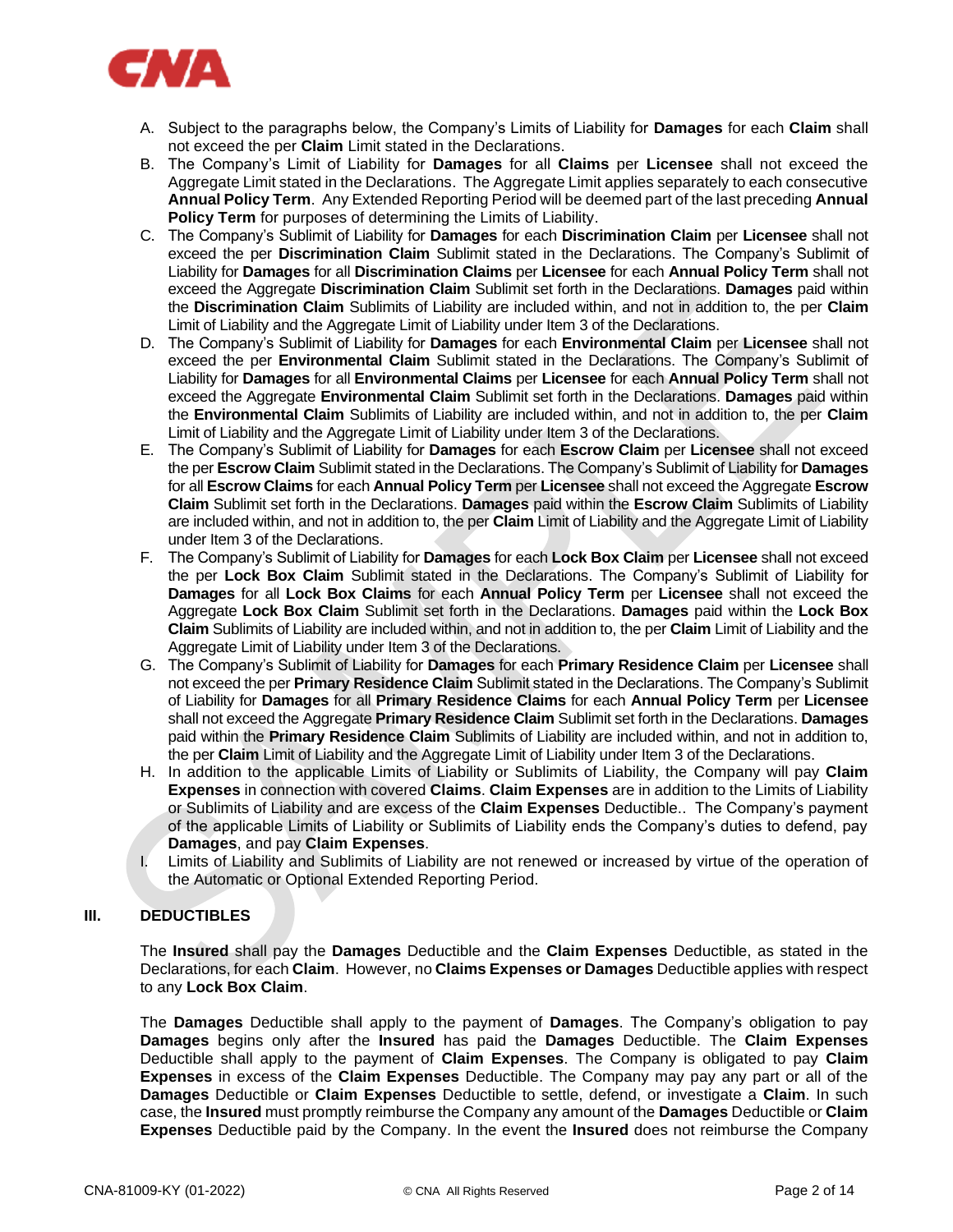

within sixty (60) days, the Company will be entitled to recover reasonable costs and attorney fees incurred in collecting such reimbursement.

If a **Claim** involves two or more **Insureds** or **Licensees** who are affiliated with the same **Real Estate Firm** at the time of the **Professional Services** giving rise to the **Claim**, only one **Damages** Deductible and only one **Claim Expenses** Deductible applies and the Deductible amount will be shared equally by all such persons. Payment of the Deductible is the joint and several liability of all such persons, but collection of the Deductible will be the responsibility of the **Real Estate Firm's** designated broker, as defined in the Kentucky Real Estate License Law, notwithstanding any agreements that may exist between the designated broker, **Real Estate Firm**, or its employees or independent contractors.

# **IV. SUPPLEMENTARY PAYMENTS**

Payments made under this section are not subject to the **Damages** Deductible or the **Claim Expenses** Deductible. In addition to the Limits of Liability and Sublimits of Liability, the Company will pay the following:

- A. Premiums on appeal bonds and bonds to release attachments. Premiums are limited to bonds no larger than the Company's remaining Limits of Liability or Sublimits of Liability applicable to the **Claim**. Obtaining the bond is not the Company's obligation.
- B. \$250 for each day the **Insured** attends a trial or hearing in a civil lawsuit covered under this policy; however, attendance must be at the Company's request. In no event shall the amount payable under this provision exceed a \$5,000 Aggregate Limit during an **Annual Policy Term**. In addition, the \$5,000 limit is the maximum the Company will pay even if such trial or hearing spans more than one **Annual Policy Term**.
- C. Post-judgment interest on that portion of any judgment to which this insurance applies and which accrues after entry of the judgment and before the Company has paid, offered to pay, or deposited, whether in court or otherwise, that part of the judgment for which the Company is responsible.
- D. If the **Insured** receives a subpoena for documents or testimony arising out of **Professional Services** and would like the Company's assistance in responding to the subpoena, the Company will retain an attorney to provide advice regarding the production of documents, to prepare the **Insured** for sworn testimony, and to represent the **Insured** at the **Insured's** deposition and while providing trial testimony pursuant to the subpoena, provided that:
	- 1. the **Insured** first receives the subpoena during the **Individual Policy Period** or any applicable Extended Reporting Period;
	- 2. the **Professional Services** occurred after the **Licensee's Retroactive Date** and before the effective date of cancellation or nonrenewal of the **Individual Policy Period**;
	- 3. the **Professional Services** are not the subject of a **Claim** that is not covered under this policy;
	- 4. the subpoena does not arise from **Professional Services** to which Exclusion J, K, N, or O would apply;
	- 5. the subpoena arises out of a lawsuit to which the **Insured** is not a party; and
	- 6. the **Insured** has not been engaged to provide advice or testimony in connection with the lawsuit, nor has the **Insured** provided such advice or testimony in the past.

It is further provided that the **Insured** shall have the following duties under this Supplemental Payment:

- 1. The **Insured** shall give the Company written notice of the subpoena by any of the methods listed in Section XI. THE INSURED'S DUTIES IF THERE IS A CLAIM within the **Individual Policy Period** or any applicable Extended Reporting Period, but no more than twenty (20) days after the **Insured**  first becomes aware of such subpoena.
- 2. The **Insured** shall cooperate with the Company and, at the Company's request, the **Insured** shall assist the Company in responding to the subpoena. The **Insured** shall attend depositions and help in securing and giving evidence at the Company's request.

Unless a circumstance, **Claim**, or **Related Claim** involving the **Professional Services** has previously been reported in writing to the Company, any written notice to the Company of a subpoena shall be deemed notification of a circumstance under Section XII. CIRCUMSTANCE REPORTING.

The amount payable under this provision shall be subject to a \$2,500 Aggregate Limit during an **Annual**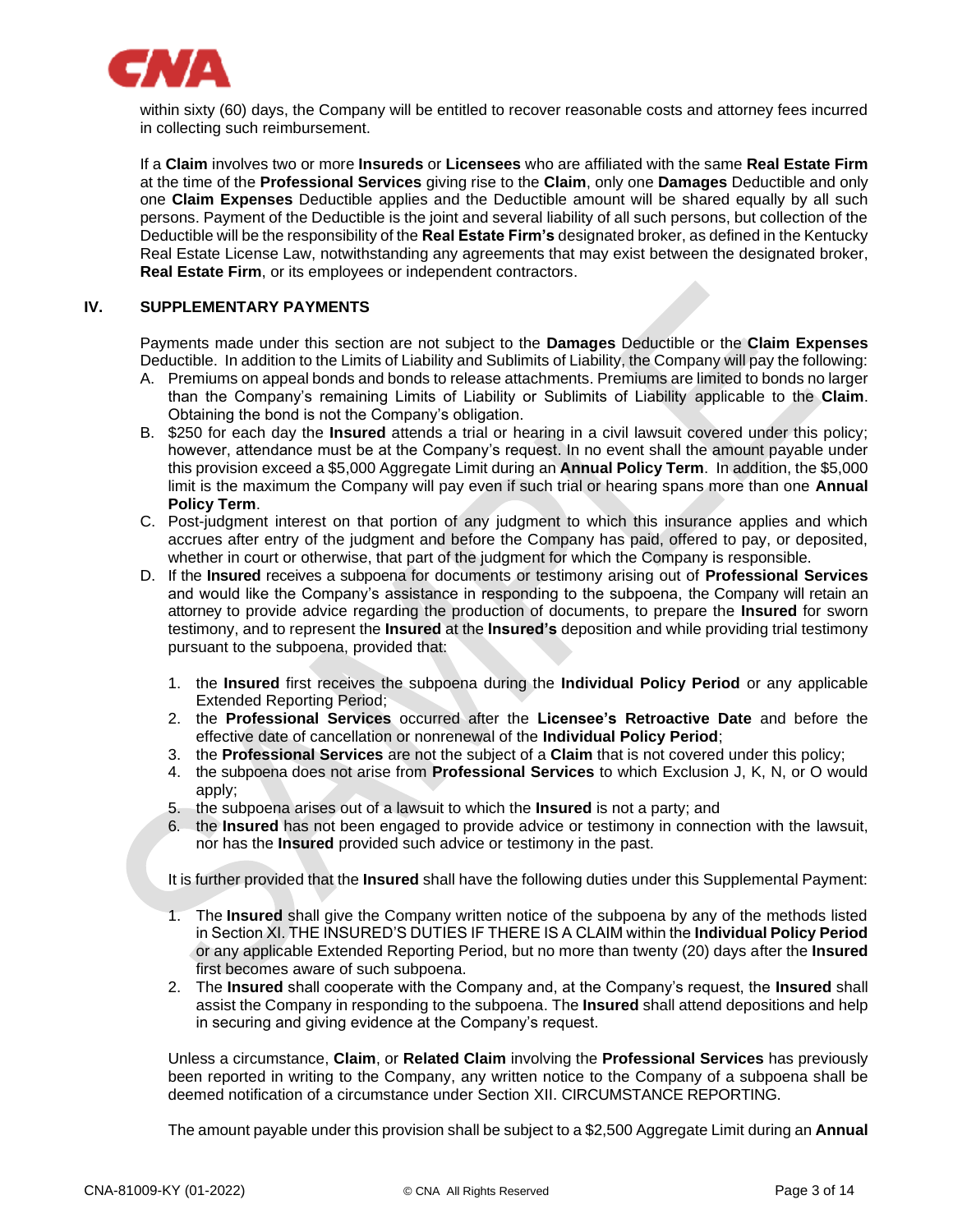

**Policy Term**, regardless of the number of subpoenas and even if the subpoena response spans more than one **Annual Policy Term**. All subpoenas involving the same **Professional Services**; the same negligent act, error, or omission; or **Related Negligent Acts, Errors, or Omissions**, whenever made, shall be considered a single subpoena first made within the **Individual Policy Period** in which the earliest of the subpoenas was first made. The Company shall not pay any **Damages** in connection with a subpoena.

- E. The Company will pay a maximum of \$2,500 with respect to fees, costs, and expenses resulting from the investigation, adjustment, defense, and appeal for each complaint to a real estate regulatory board or commission, provided that:
	- 1. a **Claim** covered by this policy has been made involving the same negligent act, error, or omission or a **Related Negligent Act, Error, or Omission** or, alternatively, if no **Claim** has been made, the **Insured** first receives such complaint during the **Individual Policy Period** or any applicable Extended Reporting Period;
	- 2. the complaint involves **Professional Services** that occurred after the **Licensee's Retroactive Date** and before the effective date of cancellation or nonrenewal of the **Individual Policy Period**;
	- 3. the complaint would otherwise be covered under this policy if the matter arose to a **Claim**; and
	- 4. the complaint does not allege, arise from, or relate to a negligent act, error, or omission or **Related Negligent Act, Error, or Omission** which is the subject of a **Claim** that is not covered by this policy.

It is further provided that the **Insured** shall have the following duties under this Supplemental Payment:

- 1. The **Insured** shall give the Company written notice of the complaint by any of the methods listed in Section XI. THE INSURED'S DUTIES IF THERE IS A CLAIM within the **Individual Policy Period** or any applicable Extended Reporting Period, but no more than twenty (20) days after the **Insured**  first becomes aware of such complaint to a real estate regulatory board or commission.
- 2. The **Insured** shall cooperate with the Company and, at the Company's request, the **Insured** shall assist the Company in responding to the complaint. The **Insured** shall attend hearings and help in securing and giving evidence at the Company's request.

Unless a circumstance, **Claim**, or **Related Claim** involving the **Professional Services** has previously been reported in writing to the Company, any written notice to the Company of a complaint to a real estate regulatory board or commission shall be deemed notification of a circumstance under Section XII. CIRCUMSTANCE REPORTING.

The amount payable under this provision shall be subject to a \$5,000 Aggregate Limit during an **Annual Policy Term**, regardless of the number of complaints and even if the complaint spans more than one **Annual Policy Term**. All complaints arising out of the same negligent act, error, or omission or **Related Negligent Acts, Errors, or Omissions**, whenever made, shall be considered a single complaint first made within the **Individual Policy Period** in which the earliest of the complaints was first made. The Company shall not pay any **Damages** awarded by a regulatory board or commission; return or restitution of fees, commissions, expenses, or costs; injunctive or declaratory relief; fines; penalties; punitive, exemplary, or multiplied damages; or matters deemed uninsurable under applicable law.

- F. The Company will pay a maximum of \$5,000 to the **Real Estate Firm** as reimbursement for costs incurred to provide notification to individuals or entities whose **Confidential Commercial Information**  or **Non-Public Personal Information** may have been breached, used in an unauthorized manner, or disclosed, provided that:
	- 1. the **Confidential Commercial Information** or **Non-Public Personal Information** was gathered in the course of the **Licensee's** rendering of **Professional Services**;
	- 2. such notification is required to effect compliance with a **Security Breach Notice Law**;
	- 3. the **Insured** first discovers and reports to the Company such breach, unauthorized use, or disclosure during the **Individual Policy Period**;
	- 4. prior to the inception date of the **Individual Policy Period**, no **Insured** had knowledge of the breach, unauthorized use, or disclosure; and
	- 5. the breach, unauthorized use, or disclosure occurred after the **Retroactive Date**.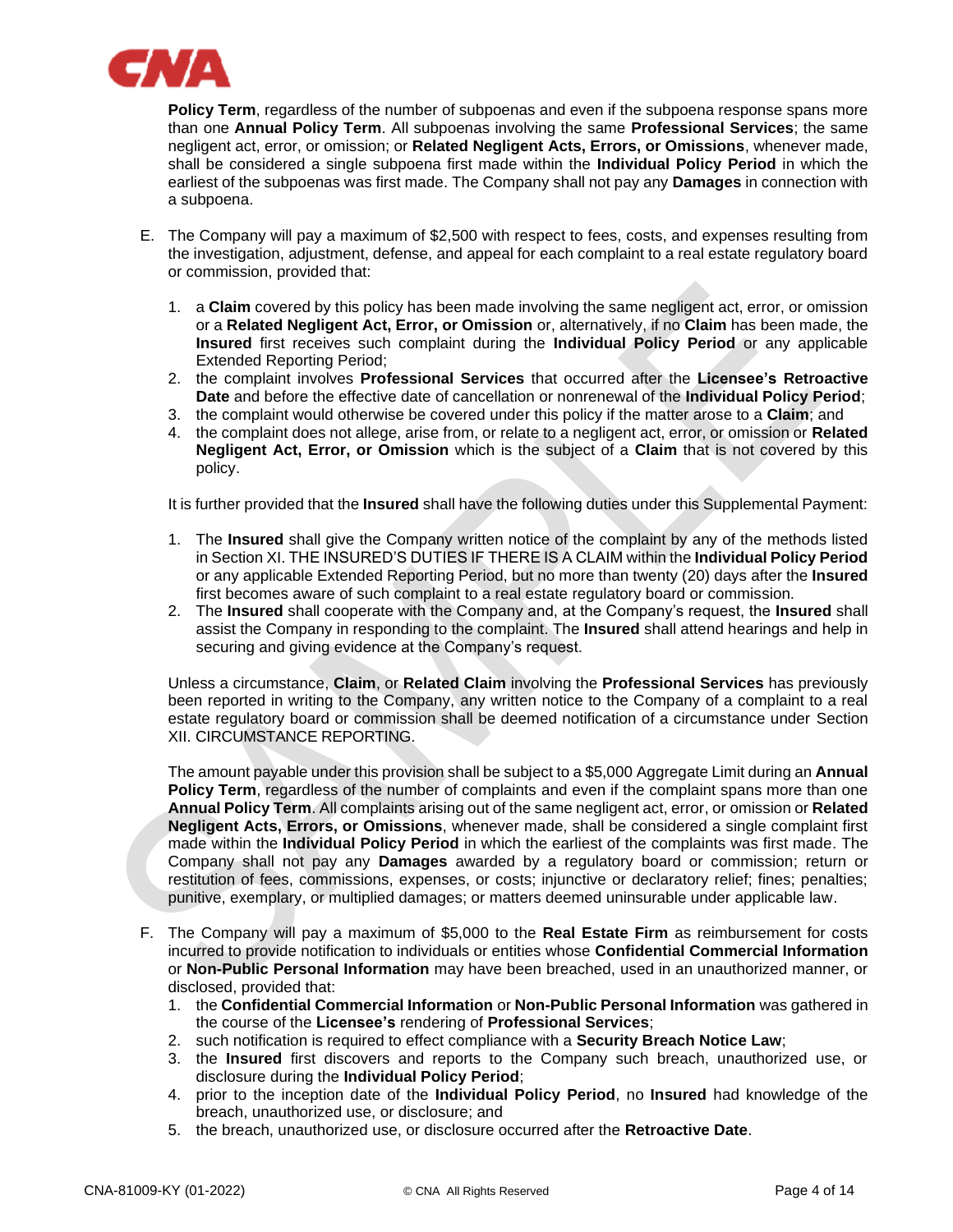

The amount payable during the **Individual Policy Period** under this provision shall be subject to a \$5,000 Aggregate Limit during an **Annual Policy Term**. per **Real Estate Firm** regardless of the number of **Insureds** or **Licensees** affiliated with the **Real Estate Firm**. In addition, the \$5,000 Aggregate Limit is the maximum the Company will pay even if the security breach or the notice to individuals or entities spans more than one **Annual Policy Term**. **Individual Policy Period**. The Company has no duty to pay **Damages** or defend any **Insured** for the actual or potential breach, unauthorized use, or disclosure of **Confidential Commercial Information** or **Non-Public Personal Information**.

# **V. TERRITORY**

- A. If the **Licensee's Domicile** is in the State of Kentucky, then this policy applies to **Professional Services** performed anywhere in the world, provided that:
	- 1. the **Licensee** will be covered for **Professional Services** performed outside the State of Kentucky only if the **Licensee** is duly licensed in such jurisdiction and the services performed would require a license pursuant to the laws of Kentucky had the acts been performed in Kentucky; and
	- 2. the **Claim** arising out of the rendering of such **Professional Services** is brought within the United States of America, its territories or possessions.
- B. If the **Licensee's Domicile** is not in the State of Kentucky, then this policy and the coverage provided hereunder applies only to **Professional Services** performed in Kentucky. The **Claim** arising out of the rendering of such **Professional Services** must be brought within the United States of America, its territories or possessions.
- C. For purposes of this section, a **Licensee** whose **Domicile** is not in the State of Kentucky shall be treated as if the **Licensee's Domicile** is in the State of Kentucky if the **Licensee's Principal Real Estate License** is affiliated with a real estate office located in the State of Kentucky and the **Licensee** resides within fifty (50) miles of the Kentucky State line.

# **VI. EXCLUSIONS**

This insurance does not apply to any **Claim** alleging, arising from, or related to:

A. Fraudulent, Criminal, or Dishonest Acts

fraudulent, dishonest, criminal, or malicious acts committed by the **Insured**, at the **Insured's** direction, with the **Insured's** knowledge, or by anyone for whose acts the **Insured** is legally responsible. Criminal proceedings are not covered under this Policy regardless of the allegations made against any **Insured**

B. Insolvency

the insolvency of the **Insured**;

C. Failure to Pay or Collect

the failure to pay, collect, or return insurance premiums, trust monies, escrow monies, earnest money deposits, security deposits, tax money, or commissions, except that this exclusion shall not apply to an **Escrow Claim** until the **Escrow Claim** Sublimit of Liability has been exhausted;

D. Wrongful Termination

the wrongful termination of employment, breach of an employment contract, or other employment disputes;

E. Bodily Injury

bodily injury, sickness, disease, mental anguish, pain or suffering, emotional distress, or death of any person;

F. Property Damage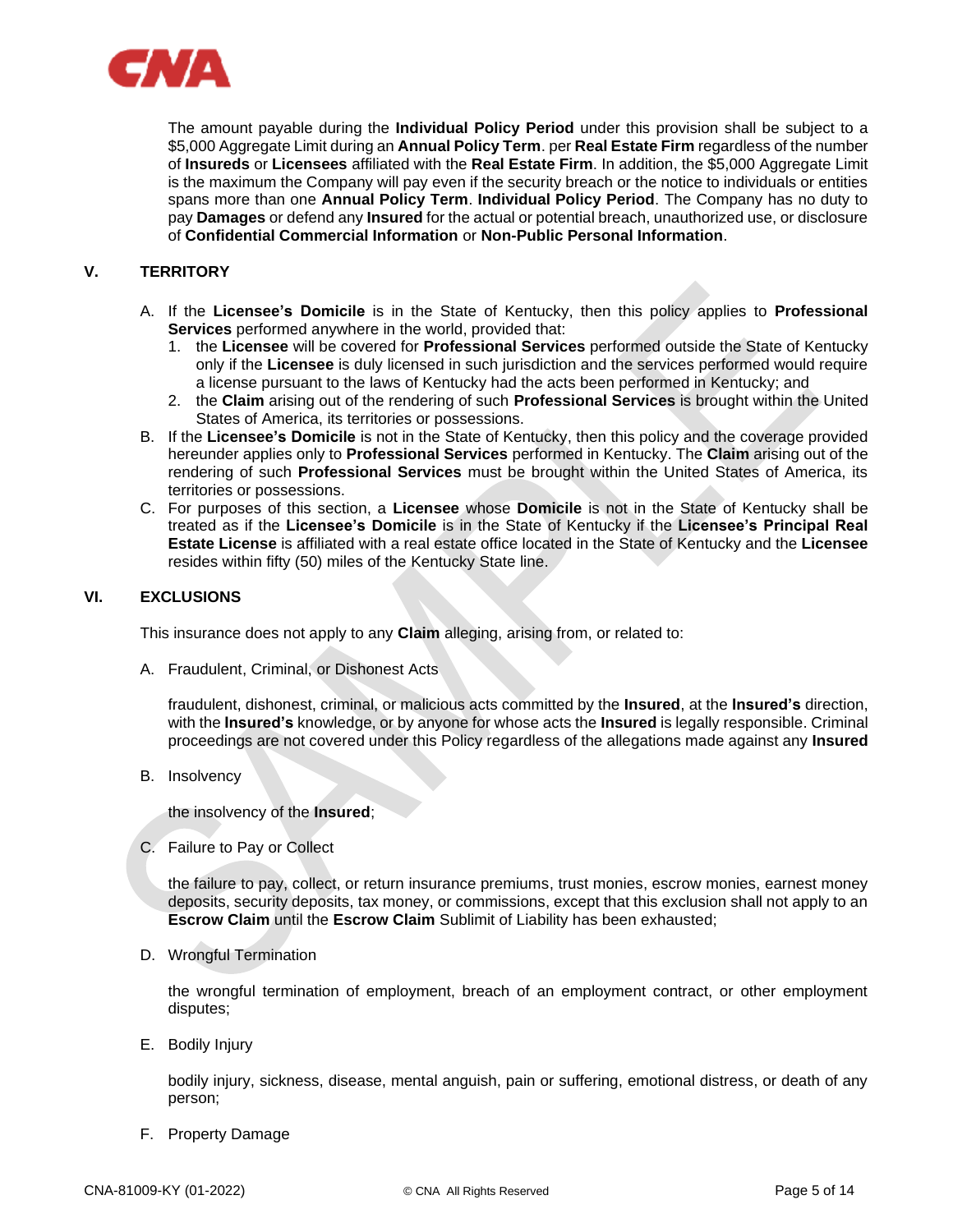

physical injury to, destruction of, or loss of use of tangible property, except that this exclusion shall not apply to a **Lock Box Claim** until the **Lock Box Claim** Sublimit of Liability has been exhausted or to an **Environmental Claim** until the **Environmental Claim** Sublimit of Liability has been exhausted;

G. Unfair Competition

unfair competition, piracy, advertising injury, or theft or wrongful taking of concepts or other intellectual property;

H. Libel or Slander

libel, slander, defamation of character, disparagement, detention, humiliation, sexual harassment, false arrest or imprisonment, wrongful entry or eviction, violation of the right to privacy, malicious prosecution, personal injury, or other invasion of rights to private occupancy;

I. Discrimination

discrimination on the basis of race, color, creed, national origin, sex, religion, age, sexual preference, marital status, any mental or physical handicap or disease, or any other unlawful discrimination category, except that this exclusion shall not apply to a **Discrimination Claim** until the **Discrimination Claim** Sublimit of Liability has been exhausted;

- J. Owned or Purchased Property
	- 1. **Professional Services** relating to property in which any of the following had more than a 25% ownership or financial interest: an **Insured**; **Insured's** spouse; **Insured's Domestic Partner**; or any entity, partnership, or trust in which the **Insured** or **Insured's** spouse or **Domestic Partner** owned or controlled more than 25% ownership or financial interest; or
	- 2. **Professional Services** relating to property purchased or attempted to be purchased by any of the following: an **Insured**; **Insured's** spouse; **Insured's Domestic Partner**; or any entity, partnership, or trust in which the **Insured** or **Insured's** spouse or **Domestic Partner** owned or controlled more than 25% ownership or financial interest;

however, this exclusion does not apply to:

- a. any **Claim** arising from the sale of property acquired by the **Insured** pursuant to a guaranteed sale listing contract. The guaranteed sale listing contract must be a written agreement between the **Insured** and the seller of a property in which the **Insured** agrees to purchase the property if it is not sold under the listing agreement in a specified time. For coverage to apply, the **Insured** must hold title to the property for less than one (1) year and must continually offer it for sale; or
- b. a **Primary Residence Claim** until the **Primary Residence Claim** Sublimit of Liability has been exhausted.
- K. Developed / Constructed Property

**Professional Services** relating to property developed or constructed by any of the following: an **Insured**; **Insured's** spouse; **Insured's Domestic Partner**; or any entity, partnership, or trust in which the **Insured** or **Insured's** spouse or **Domestic Partner** owned or controlled more than 10% financial interest;

L. Statutory Violations

violation of the Employee Retirement Income Security Act of 1974, the Securities Act of 1933, the Securities Exchange Act of 1934, any state Blue Sky or securities laws, or amendments thereto;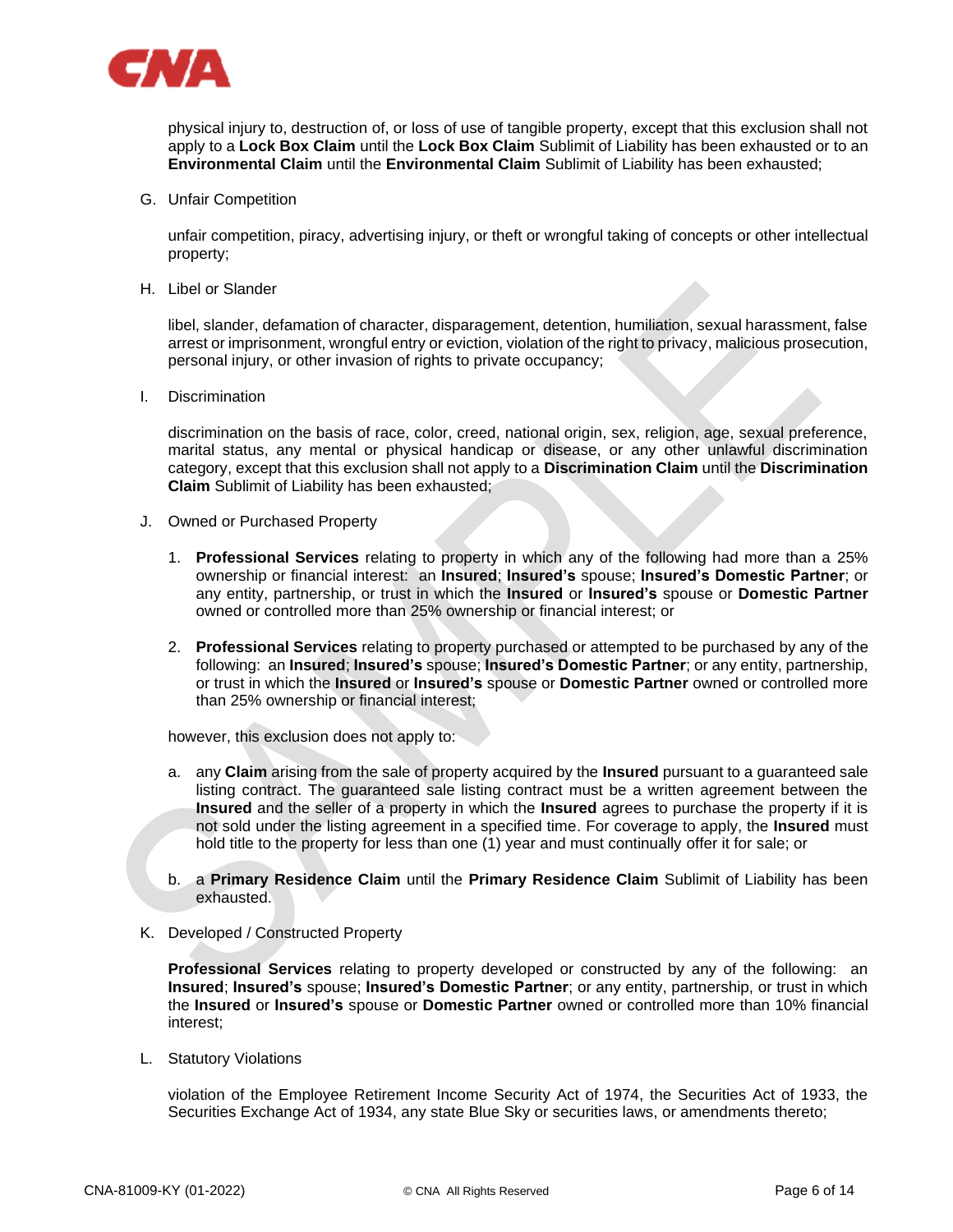

M. Maintenance of Insurance

failure by an **Insured** to provide or maintain insurance;

N. Specified Activities

the **Insured's** activities as:

- 1. a lawyer, title agent, mortgage banker, mortgage broker or correspondent, escrow agent, **Construction Manager**, property developer, or insurance agent, except that the escrow agent portion of this exclusion shall not apply to an **Escrow Claim** until the **Escrow Claim** Sublimit of Liability has been exhausted or
- 2. an appraiser, if the appraisal activity performed requires licensing or certification other than a real estate license;
- O. Real Estate Investment Trusts

activities involving a property syndication, partnership, limited partnership, or real estate investment trust in which any **Insured** has, or had, a direct or indirect interest in the profits or losses;

P. Contractual Liability

liability assumed by any **Insured** under any contract, indemnity agreement, purchase agreement, hold harmless clause, or other similar agreement unless such liability would have attached to the **Insured** in the absence of such contract;

Q. Pollution / Mold / Fungi

whether suddenly or over a long period of time:

- 1. the actual, alleged, or threatened emission, discharge, dispersal, seepage, release, or escape of **Pollutants**, asbestos, radon, or lead;
- 2. the actual or alleged failure to detect, disclose, report, test for, monitor, clean, remove, contain, dispose of, treat, detoxify, or neutralize or in any way respond to, assess the effects of, or advise of the existence of **Pollutants**;
- 3. any nuclear reaction, nuclear radiation, or radioactive contamination or any act, condition, or pollution incidental to the foregoing; or
- 4. the actual or alleged:
	- a. or threatened inhalation of, ingestion of, contact with, exposure to, existence of, growth of, or presence of or
	- b. failure to detect, report, test for, monitor, clean, remove, contain, dispose of, treat, detoxify, or neutralize or in any way respond to, assess the effects of, or advise of the existence of

any **Fungi** or **Microbes** or of any spores, mycotoxins, odors, or any other substances, products, or byproducts produced by, released by, or arising out of the current or past presence of **Fungi** or **Microbes**.

This exclusion applies regardless of any other cause or event that contributes concurrently or in any sequence to the **Damages** claimed.

As used in this exclusion, pollution includes the actual, alleged, or threatened discharge, dispersal, seepage, migration, release, or escape of **Pollutants**.

Except that this exclusion shall not apply to an **Environmental Claim** until the **Environmental Claim** Sublimit of Liability has been exhausted;

R. Expected or Intended

injury or damage expected or intended by the **Insured**;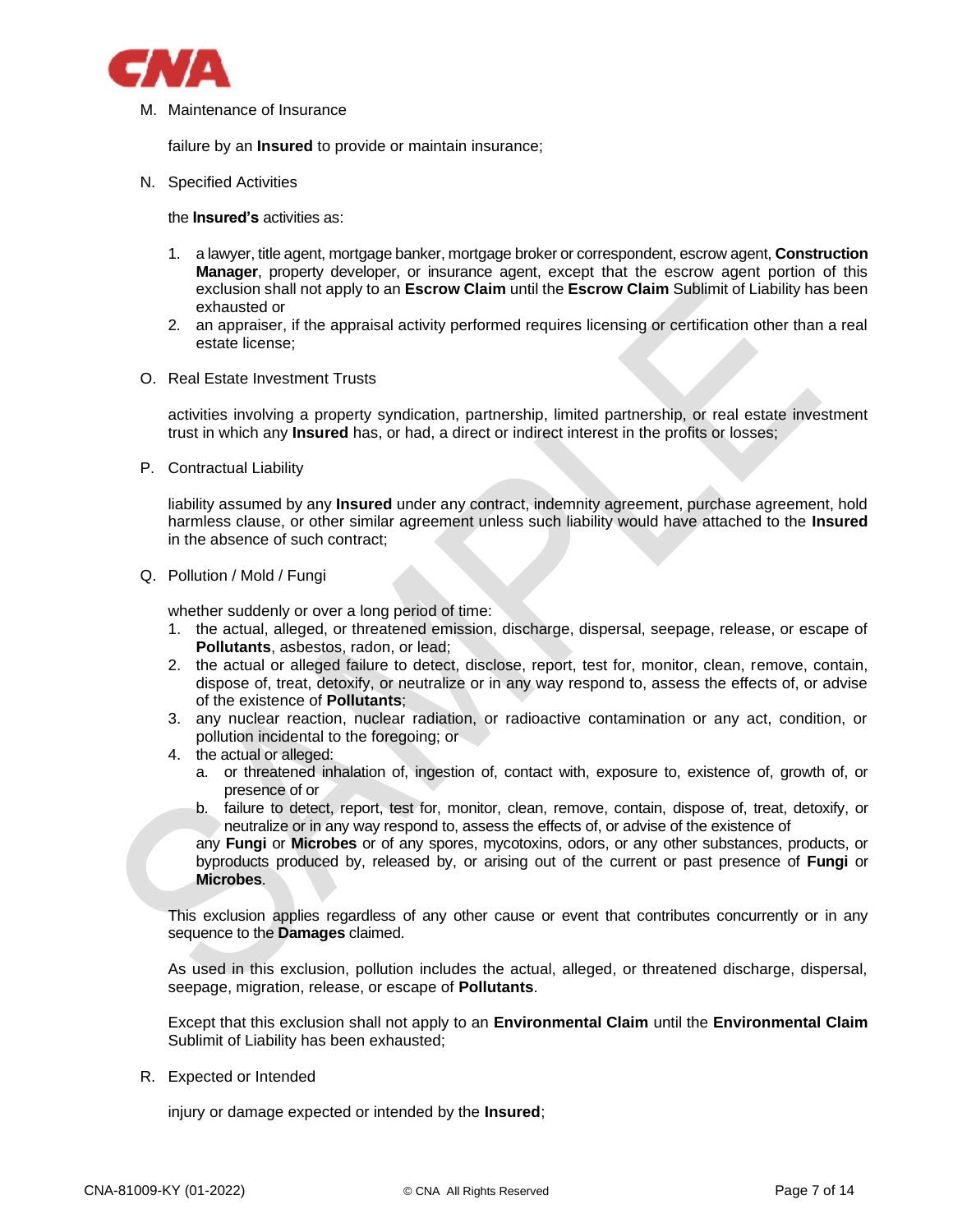

### S. Commission or Fee Disputes

disputes over commissions or fees between real estate brokers, salespersons, and/or sales associates; property managers; or disputes over commissions or fees involving lawsuits initiated by the Insured. This exclusion does not apply to disputes over commissions or fees involving counterclaims filed with the approval of the Company;

T. Prior Acts

negligent acts, errors, or omissions committed or alleged to have been committed either (1) prior to the date the **Insured** received an active real estate license or (2) subsequent to the effective date of suspension, revocation, or inactive status of the **Insured's** real estate license;

# U. Fines and Penalties

any fines, penalties, assessments, punitive damages, exemplary damages, multiplied damages, or matters deemed uninsurable under applicable law; or

#### V. Conversion / **Third Party Deception**

any conversion, misappropriation, commingling, defalcation, embezzlement, theft, disappearance, or insufficiency in amount of any monies, funds, or other assets or other property or **Third Party Deception**, including, but not limited to, any failure to detect, identify, disclose, or prevent such conversion, misappropriation, commingling, defalcation, embezzlement, theft, disappearance, or insufficiency in amount or **Third Party Deception**, regardless of the identity of the person or entity actually or allegedly engaged in or responsible for the conduct or failure(s) in question.

# **VII. EXTENDED REPORTING PERIODS**

In case of cancellation or nonrenewal, the **Licensee** may be eligible for the following Extended Reporting Periods to apply, both subject to Paragraph C below:

- A. Automatic Extended Reporting Period: In case of cancellation or nonrenewal because the **Licensee** retires, places the **Licensee's** license on inactive status, or allows the **Licensee's** license to expire, the policy will apply to **Claims** first made against the **Insured** and reported in writing to the Company up to ninety (90) days after the effective date of cancellation or nonrenewal. Said ninety (90) day period will be hereinafter referred to as the Automatic Extended Reporting Period.
- B. Optional Extended Reporting Period: In case of cancellation or nonrenewal for any reason, the **Licensee** shall have the option, upon payment of an additional premium within ninety (90) days after the effective date of the cancellation or nonrenewal, to cause the policy to apply to **Claims** first made against the **Insured** and reported in writing to the Company during the Optional Extended Reporting Period. The Optional Extended Reporting Period will replace the Automatic Extended Reporting Period. The premium for the Optional Extended Reporting Period will be fully earned and is determined as shown below:

| <b>Optional Extended Reporting Periods</b> | <b>Optional Extended Reporting Period Premium</b>        |
|--------------------------------------------|----------------------------------------------------------|
| One Year                                   | 100% expiring premium, including any endorsement premium |
| Two Years                                  | 150% expiring premium, including any endorsement premium |
| <b>Three Years</b>                         | 200% expiring premium, including any endorsement premium |
| Five Years                                 | 300% expiring premium, including any endorsement premium |

The Optional Extended Reporting Period cannot be canceled by the Company or the **Insured**.

- C. Coverage afforded by the Automatic and Optional Extended Reporting Periods:
	- 1. Shall apply solely to **Claims** arising from a negligent act, error, or omission:
		- a. committed or alleged to have been committed after the **Retroactive Date**;
		- b. committed or alleged to have been committed before the effective date of cancellation or nonrenewal; and
		- c. which are otherwise insured under all the other terms, conditions, and exclusions of this policy.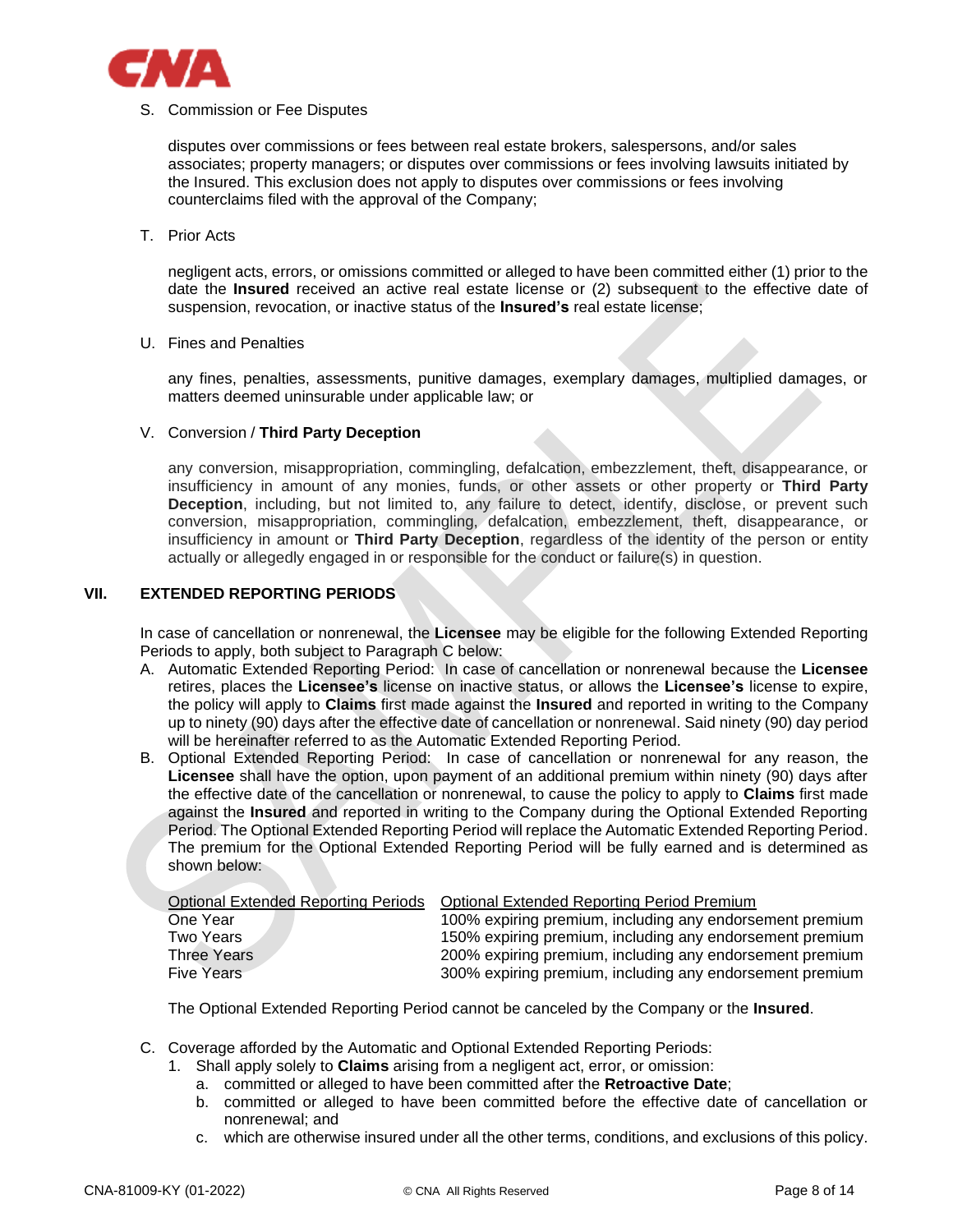

- 2. Shall not apply to any **Claim**, which is insured by any other policy of insurance, nor as excess above such other policy of insurance.
- 3. Nothing in Paragraph A or B shall serve to increase the Limits of Liability or Sublimits of Liability as provided in Section **II. LIMITS OF LIABILITY** or Section **IV. SUPPLEMENTARY PAYMENTS**. The Limits of Liability and Sublimits of Liability for any Extended Reporting Period shall be a part of, and not in addition to, the Limits of Liability and Sublimits of Liability listed on the Declarations.

#### **VIII. DEFINITIONS**

**Annual Policy Term** means each one-year period following the effective date of the **Group Policy Period**.

**Claim** means:

1. a written demand for money or services received by the **Insured** or

2. service of a lawsuit or institution of arbitration or mediation proceedings against the **Insured** seeking **Damages** and alleging a negligent act, error, or omission in the performance or failure to perform **Professional Services**. Complaints to or disputes before a real estate regulatory board or commission are not **Claims**.

#### **Claim Expenses** means:

- 1. fees, costs, and expenses resulting from the investigation, adjustment, defense, and appeal of a **Claim**  if incurred by the Company or by the **Insured** with the Company's written consent and
- 2. fees charged by attorneys designated by the Company.

Costs, fees, or expenses of employees or officials of the Company are not **Claim Expenses**. Nor shall **Claim Expenses** include salaries, loss of earnings, or other remuneration by or to any **Insured**.

**Confidential Commercial Information** means information that has been provided to the **Insured** by another or created by the **Insured** for another, where such information is subject to the terms of a written confidentiality agreement or equivalent agreement obligating the **Insured** to protect such information on behalf of another.

**Construction Manager** means a person providing the following services in connection with the construction, reconstruction, or renovation of real property:

- 1. management of facility construction, reconstruction, or renovation plans;
- 2. development and management of construction, reconstruction, or renovation contracts or subcontracts; or
- 3. development of loss control and risk management plans in connection with the construction, reconstruction or renovation.

**Damages** means compensatory damages. **Damages** do not include return or restitution of fees, commissions, expenses, or costs; injunctive or declaratory relief; fines; penalties; punitive, exemplary, or multiplied damages; or matters deemed uninsurable under applicable law.

**Discrimination Claim** means a **Claim** alleging **Discriminatory Conduct**.

**Discriminatory Conduct** means acts, errors, or omissions in violation of Title VIII of the Civil Rights Act of 1968, the Fair Housing Amendment Act of 1988 (or any similar state or local law or ordinance) in the rendering of **Professional Services**.

**Domestic Partner** means any person qualifying as a "domestic partner" under any federal, state, or local law or under the **Real Estate Firm's** employee benefit plans.

**Domicile** means a person's permanent legal home to which he or she returns or intends to return. A person may have more than one residence but only one domicile.

**Environmental Claim** means a **Claim** alleging the **Insured's** failure to detect, report, assess the effects of, or advise of the existence of **Pollutants**, **Fungi**, or **Microbes**.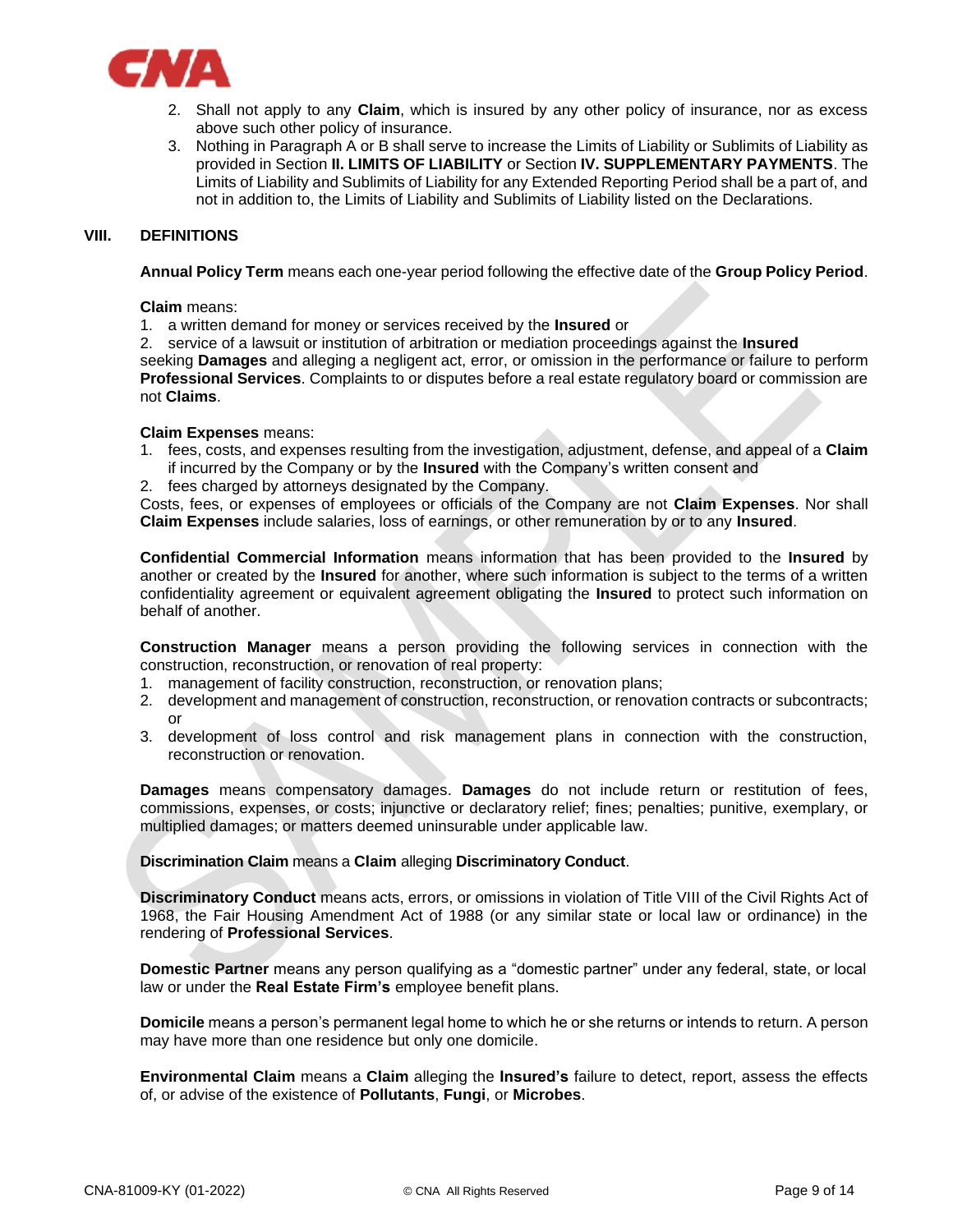

**Escrow Claim** means a **Claim** alleging the **Insured's** failure to pay, collect, or return trust, escrow monies, or earnest money deposits in connection with the **Licensee's Professional Services**, provided that (i) such **Insured** has met the requirements of Kentucky real estate license law governing client funds and (ii) such funds are held separate from the **Insured's** funds.

**Fungi** means any form of fungus, including but not limited to yeast, mold, mildew, rust, smut, or mushroom.

**Group Policy Period** means the period set forth in the Declarations. The **Group Policy Period** may be shortened by cancellation.

**Individual Policy Period** means the period set forth in the **Licensee's** Certificate of Coverage commencing with the date the **Licensee** obtained coverage under this group policy by paying the appropriate premium and ending with the cancellation or expiration of the **Licensee's** coverage under this group policy. The **Individual Policy Period** must be within the dates of the **Group Policy Period** shown on the Declarations.

**Insured** means the following:

- 1. the **Licensee** and any **Real Estate Firm**, **Real Estate Team**, or real estate franchisor the **Licensee** represents but only for its vicarious liability for negligent acts, errors, or omissions in the **Licensee's Professional Services** and only to the extent coverage would apply to the **Licensee** under this policy;
- 2. the **Licensee's Unlicensed Employees** but only for assisting the **Licensee** in the performance of the **Licensee's Professional Services** under such **Licensee's** supervision and control and only to the extent coverage would apply to the **Licensee** under this policy;
- 3. the heirs, executors, administrators, or assigns of the **Licensee** in the event of the **Licensee's** death, incapacity, or bankruptcy but only to the extent that such **Licensee** would have been provided coverage under this policy; and
- 4. the spouse or **Domestic Partner** of the **Licensee** but only for **Claims** arising solely out of such status; only if the **Claim** seeks **Damages** from marital community property, jointly held property, or property transferred from the **Insured** to the spouse or **Domestic Partner**; and only to the extent coverage would apply to the **Licensee** under this policy. No coverage is provided for any act, error, or omission of a spouse or **Domestic Partner**.

**Leasing and Property Management Services** means the following services provided in connection with the management of commercial or residential property:

- 1. development and implementation of management plans and budget;
- 2. oversight of physical maintenance of property;
- 3. solicitation, evaluation, and securing of tenants and management of tenant relations, collection of rent, and processing evictions;
- 4. development, implementation, and management of loss control and risk management plans for real property;
- 5. solicitation and negotiation of contracts for sale and leasing of real property;
- 6. development, implementation, and management of contracts and subcontracts, excluding property and liability insurance contracts, necessary to the daily functioning of the property;
- 7. personnel administration; and
- 8. record keeping.

**Leasing and Property Management Services** do not include **Renovation Services** or analysis of, evaluations of, or recommendations concerning environmental hazards or exposures.

**Licensee** means the person who holds an active real estate license issued by the **Policyholder** under the Kentucky Real Estate License Law and who has paid the required premium.

**Lock Box** means a device to allow authorized persons without a key to enter a locked door.

**Lock Box Claim** means a **Claim** alleging property damage or loss of use of property resulting from such property damage in the distribution, operation, or use of a **Lock Box** on property not owned, occupied by, or leased to the **Insured**.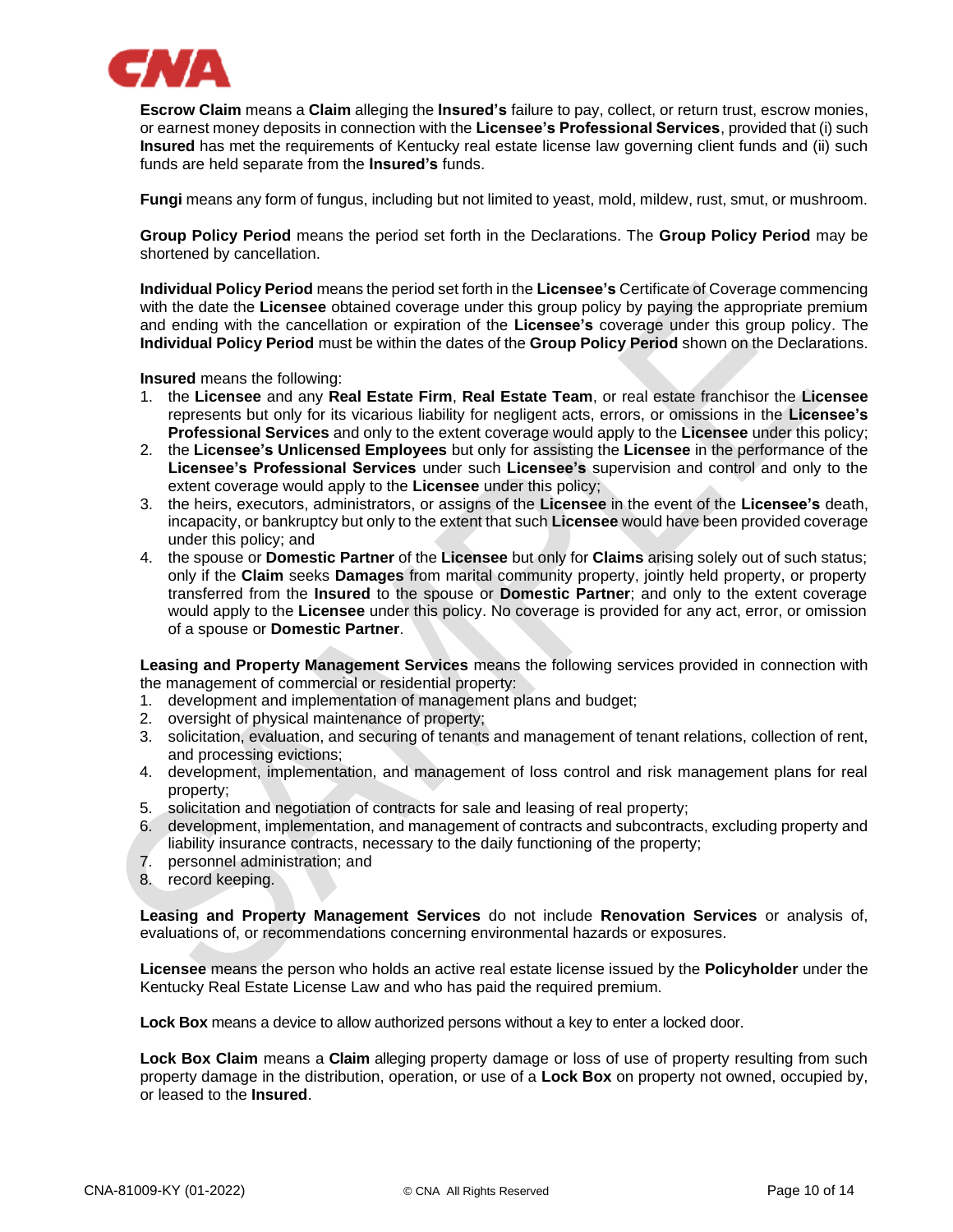

**Microbes** mean any non-fungal microorganism or non-fungal colony-form organism that causes infection or disease.

**Non-Public Personal Information** means personal information not available to the general public from which an individual may be identified including, without limitation, an individual's name, address, telephone number, social security number, account relationships, account numbers, account balances, and account histories.

**Policyholder** means the Kentucky Real Estate Commission.

**Pollutants** means any solid, liquid, gaseous, thermal, biological, or radioactive substance, material, matter, toxin, irritant, or contaminant, including but not limited to radon, asbestos, smoke, vapor, soot, fumes, acids, alkalis, chemicals, and waste. Waste includes materials to be recycled, reconditioned, or reclaimed.

**Primary Residence** means a single-family residence or multi-family residence of two (2) or fewer units which serves as the **Licensee's** principal residence.

**Primary Residence Claim** means a **Claim** a **Claim** arising from the sale or listing for sale of residential property that is the **Licensee's Primary Residence**.

**Principal Real Estate License** means the state license under which the majority of the **Licensee's** real estate transactions are conducted.

#### **Professional Services** means

- 1. services performed by the **Licensee** as a real estate broker or sales associate as defined in Kentucky Real Estate License Law and for which the **Licensee** is required to have a real estate license, provided all necessary licenses are held by the **Licensee** at the time of the act, error, or omission giving rise to the **Claim**;
- 2. **Leasing and Property Management Services** performed by the **Licensee**;
- 3. issuance of a broker price opinion by the **Licensee**, provided all necessary licenses are held by the **Licensee** when the broker price opinion is issued; and
- 4. services performed or advice given by the **Licensee**, including as a notary public, and as a real estate consultant or counselor in connection with the services as a **Licensee** in 1 or 2, above.

**Real Estate Firm** means a legal entity supervised by a principal broker with which real estate brokers or real estate sales associates as defined in Kentucky Real Estate License Law are affiliated and which **Licensee** works for or represents.

**Real Estate Team** means a team with which the **Licensee** and at least one other active Kentucky real estate licensee advertise and conduct **Professional Services** as a group. **Real Estate Team** does not include any entity which conducts other services in addition to **Professional Services**. Nor does **Real Estate Team** include licensees associated with or employees of the entity.

**Related Claims** means all **Claims** arising out of a single negligent act, error, or omission or arising out of **Related Negligent Acts, Errors, or Omissions** in the rendering of **Professional Services**.

**Related Negligent Acts, Errors, or Omissions** mean all negligent acts, errors, or omissions in the rendering of **Professional Services** that are temporally, logically, or causally connected by any common fact, circumstance, situation, transaction, event, advice, or decision.

**Renovation Services** means the following services provided in connection with the renovation and reconstruction of any type of property:

- 1. management of facility renovation and reconstruction plans,
- 2. development and management of renovation and reconstruction contracts and subcontracts, or
- 3. development of loss control and risk management plans in connection with the reconstruction or renovation.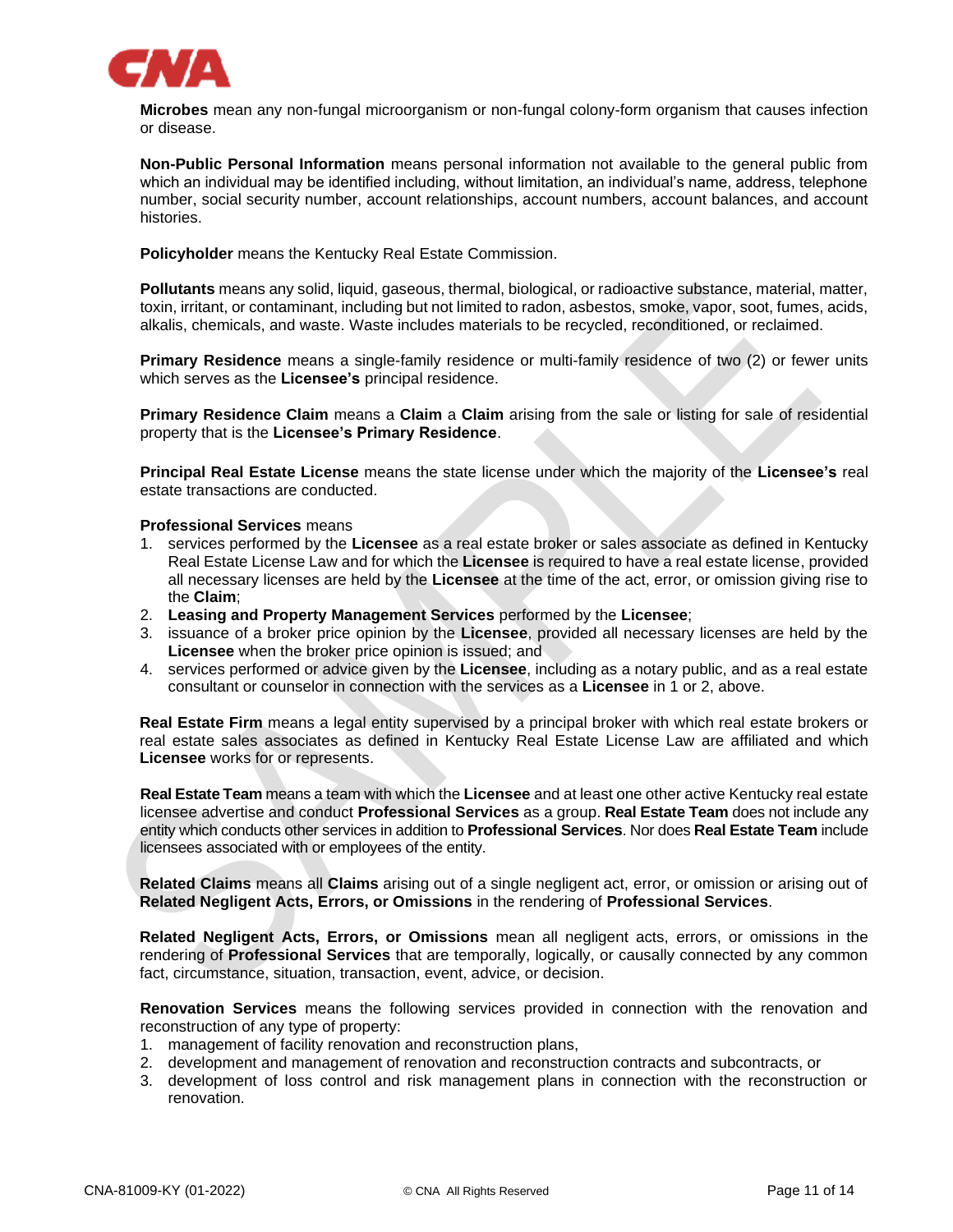

**Retroactive Date** means the date when the first real estate errors and omissions coverage was effective insuring the **Licensee** on a claims-made basis and since which time the **Licensee** has been continuously insured by coverage similar to that provided by this policy. The **Retroactive Date** is established separately for each **Licensee**.

**Security Breach Notice Law** means any statute or regulation requiring an entity that maintains **Confidential Commercial Information** or **Non-Public Personal Information** to provide notice to specified individuals or entities of any actual or potential unauthorized disclosure of such information.

**Third Party Deception** means the misleading of a person or persons through the misrepresentation by another person or persons, whether or not known to the **Insured**, which results in the theft, conversion, embezzlement, or misappropriation of any monies, funds, or other assets or property.

**Unlicensed Employee** means the support staff employed by the **Licensee** and under the **Licensee's** supervision and control who is assisting the **Licensee** in the performance of the **Licensee's Professional Services**, including a personal assistant, clerk, secretary, messenger, and intern but shall not include an owner, officer, director, or any other staff member who is not under the direct supervision of the **Licensee** or assisting the **Licensee** in the performance of the **Licensee's Professional Services**. **Unlicensed Employee** does not include appraisal trainees or anyone who manages property or performs **Leasing** and **Property Management Services**.

#### **IX. PREMIUM**

This coverage shall not be effective until and unless the application for coverage has been approved by the Company and the premium has been paid. Each **Insured's** premium shall be fully earned at the policy's commencement without any obligation by the Company to return any portion thereof unless the Company cancels the entire policy.

#### **X. AUDIT**

The Company may audit the **Insured's** records to determine the accuracy of pertinent information provided by the **Insured**. The Company will give reasonable notice to the **Insured** of such an audit. The audit will take place during the **Insured's** regular business hours.

## **XI**. **THE INSURED'S DUTIES IF THERE IS A CLAIM**

A. The **Insured** shall give written notice by submitting a completed Notice of Claim Form to the Company as soon as possible after the **Claim** is first made but in no event more than ninety (90) days after the **Insured** becomes aware of such **Claim**. Such written notice shall include the name of the **Licensee** and shall include the time, place, and details of the **Claim**. Notice shall be delivered to:

| and allow allows the milk block of and actains of the within the second client as a sented and |                           |                            |
|------------------------------------------------------------------------------------------------|---------------------------|----------------------------|
| <b>U.S. Mail Delivery</b>                                                                      | <b>Overnight Delivery</b> | <b>Electronic Delivery</b> |
| <b>Claims Department</b>                                                                       | <b>Claims Department</b>  | Fax: (502) 896-6343        |
| P.O. Box 6709                                                                                  | 4211 Norbourne Blvd.      | Email: claims@risceo.com   |
| Louisville, KY 40206-0709                                                                      | Louisville, KY 40207-4048 |                            |

- B. The **Insured** shall not admit any liability, make any settlement, pay any **Damages**, or assume any duty or obligation for any **Claim** without the prior written consent of the Company. The **Insured** shall not incur any **Claim Expenses** for any **Claim** without the prior written consent of the Company.
- C. The **Insured** shall immediately forward to the Company every demand, notice, summons, or other process about any **Claim** received by the **Insured** or the **Insured's** representative.
- D. The **Insured** shall cooperate with the Company and, at the Company's request, the **Insured** shall assist the Company in responding to the **Claim** and making settlements. The **Insured** shall attend hearings and trials and help in securing and giving evidence at the Company's request.

# **XII. CIRCUMSTANCE REPORTING**

If during the **Individual Policy Period**, the **Insured** becomes aware of any act, error, or omission that may reasonably be expected to be the basis of a **Claim** against an **Insured** and gives written notice to the Company by any of the means listed in Section **XI. THE INSURED'S DUTIES IF THERE IS A CLAIM** of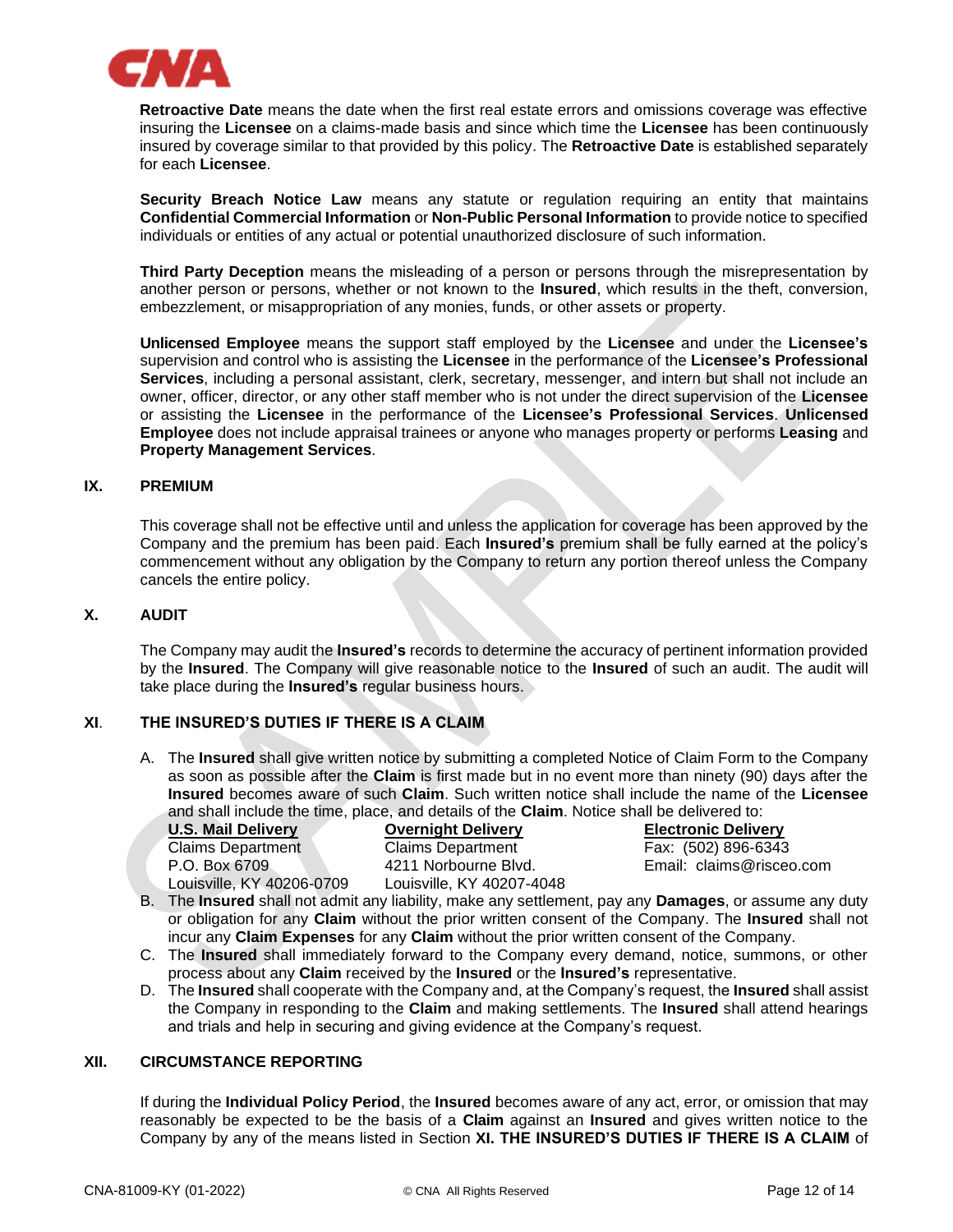

such act, error, or omission and additional information about the potential **Claim**, including but not limited to:

- 1. the specific act, error, or omission;
- 2. the dates and persons involved;
- 3. the identity of the anticipated or possible claimants or complainants; and

4. the circumstances by which the **Insured** first became aware of the potential **Claim**,

then any **Claim**, subpoena, or complaint to a real estate regulatory board or commission that arises out of such reported act, error, or omission, subsequently made against the **Insured** and reported to the Company shall be deemed to have been made at the time such written notice was first given to the Company.

# **XIII. SUBROGATION**

If the Company makes any payment under this policy, the Company shall receive all of the **Insured's** rights of recovery against any persons or organizations. The **Insured** shall assist the Company in whatever way is necessary to secure such rights. When a **Claim** is made, the **Insured** shall do nothing to thwart the Company's recovery of amounts paid to other parties who might be responsible for the **Claim**.

# **XIV. CHANGES**

The terms of this policy may not be waived or changed unless the Company issues an Endorsement. All Endorsements become a part of this policy upon the Endorsement's effective date. The **Policyholder** or the **Licensee** and the Company may make changes in the terms of the policy upon mutual consent.

#### **XV. ACTION AGAINST THE COMPANY**

The **Insured** may not bring a lawsuit against the Company unless the **Insured** has complied with all the terms and conditions of this policy. Nor shall an action lie against the Company until judgment or trial determines the **Insured's** responsibility to pay.

#### **XVI. BANKRUPTCY**

Bankruptcy or insolvency of the **Insured** or the **Insured's** estate will not relieve the Company of its obligations under this policy.

#### **XVII. CANCELLATION**

- A. The **Policyholder** may cancel this policy by giving, mailing, or delivering the Company advance written notice of cancellation or surrendering the policy to the Company at least one hundred twenty (120) days before the effective date of cancellation. If the **Policyholder** cancels the policy, it is responsible for notifying each **Licensee** of the effective date of cancellation.
- B. This policy may be canceled by the Company by notice in writing which shall be delivered to the **Policyholder** or mailed to the **Policyholder** at the last known address of the **Policyholder**, which shall state the effective date of the cancellation, and shall be accompanied by a written explanation of the specific reason or reasons for the cancellations, at least:
	- 1. Fourteen (14) days from the effective date of cancellation if the Company cancels for nonpayment of premium; or
	- 2. One Hundred Twenty (120) days prior to the effective date of cancellation if the Company cancels for any other reason.
- C. If the **Policyholder** or the Company cancels, earned premium shall be computed on a pro rata basis.

#### **XVIII. NONRENEWAL**

If the Company elects not to renew this policy, it will provide written notice of nonrenewal to the **Policyholder** at least one hundred twenty (120) days before the expiration date of the policy.